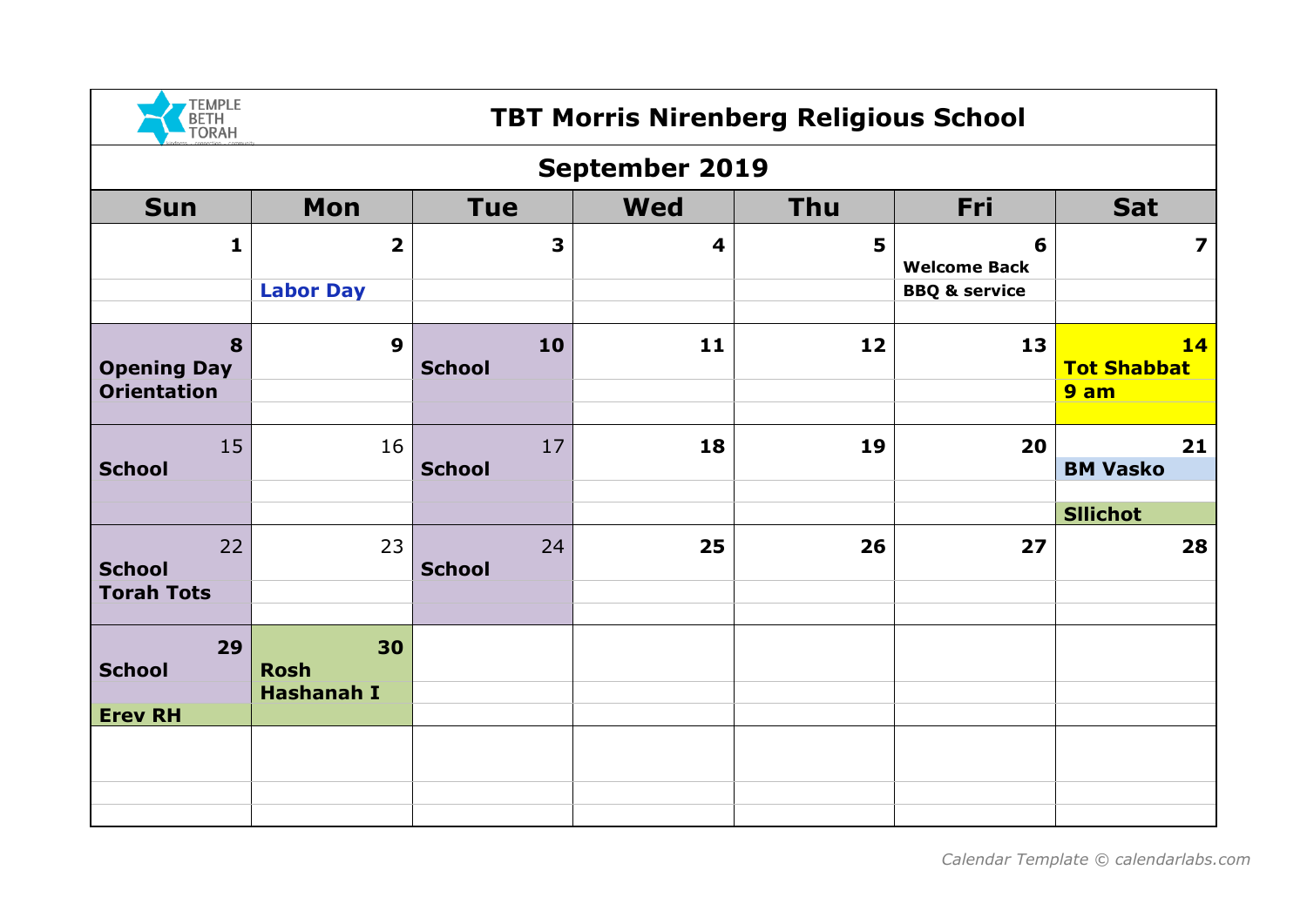

| October 2019                        |                                     |                                                 |                         |                         |                         |                          |  |  |
|-------------------------------------|-------------------------------------|-------------------------------------------------|-------------------------|-------------------------|-------------------------|--------------------------|--|--|
| <b>Sun</b>                          | Mon                                 | <b>Tue</b>                                      | <b>Wed</b>              | <b>Thu</b>              | Fri                     | <b>Sat</b>               |  |  |
|                                     |                                     | $\mathbf{1}$<br><b>No School</b><br><b>Rosh</b> | $\overline{\mathbf{2}}$ | $\overline{\mathbf{3}}$ | $\overline{\mathbf{4}}$ | 5                        |  |  |
| 6<br><b>School</b>                  | $\overline{\mathbf{z}}$             | Hashanah II<br>$\bf{8}$<br><b>No School</b>     | 9<br><b>Yom Kippur</b>  | 10                      | 11                      | 12                       |  |  |
| <b>Torah Tots</b>                   |                                     | <b>Erev</b><br><b>Yom Kippur</b>                |                         |                         |                         |                          |  |  |
| 13<br><b>No School</b>              | 14<br><b>Columbus</b><br><b>Day</b> | 15<br><b>No School</b>                          | 16                      | 17                      | 18                      | 19<br><b>BM Freedman</b> |  |  |
| <b>Erev Sukkot</b>                  | <b>Sukkor I</b>                     | <b>Sukkot II</b>                                | <b>Sukkot III</b>       | <b>Sukkot IV</b>        | <b>Sukkot V</b>         | <b>Sukkot VI</b>         |  |  |
| 20<br><b>School</b>                 | 21                                  | 22<br><b>No School</b>                          | 23                      | 24                      | 25                      | 26                       |  |  |
| <b>Sukkot VII</b>                   | <b>Simchat Torah</b>                |                                                 |                         |                         |                         |                          |  |  |
| Sh'mini Atz.<br>27<br><b>School</b> | 6:00 pm<br>28                       | 29<br><b>School</b>                             | 30                      | 31                      |                         |                          |  |  |
|                                     |                                     |                                                 |                         | <b>Halloween</b>        |                         |                          |  |  |
|                                     |                                     |                                                 |                         |                         |                         |                          |  |  |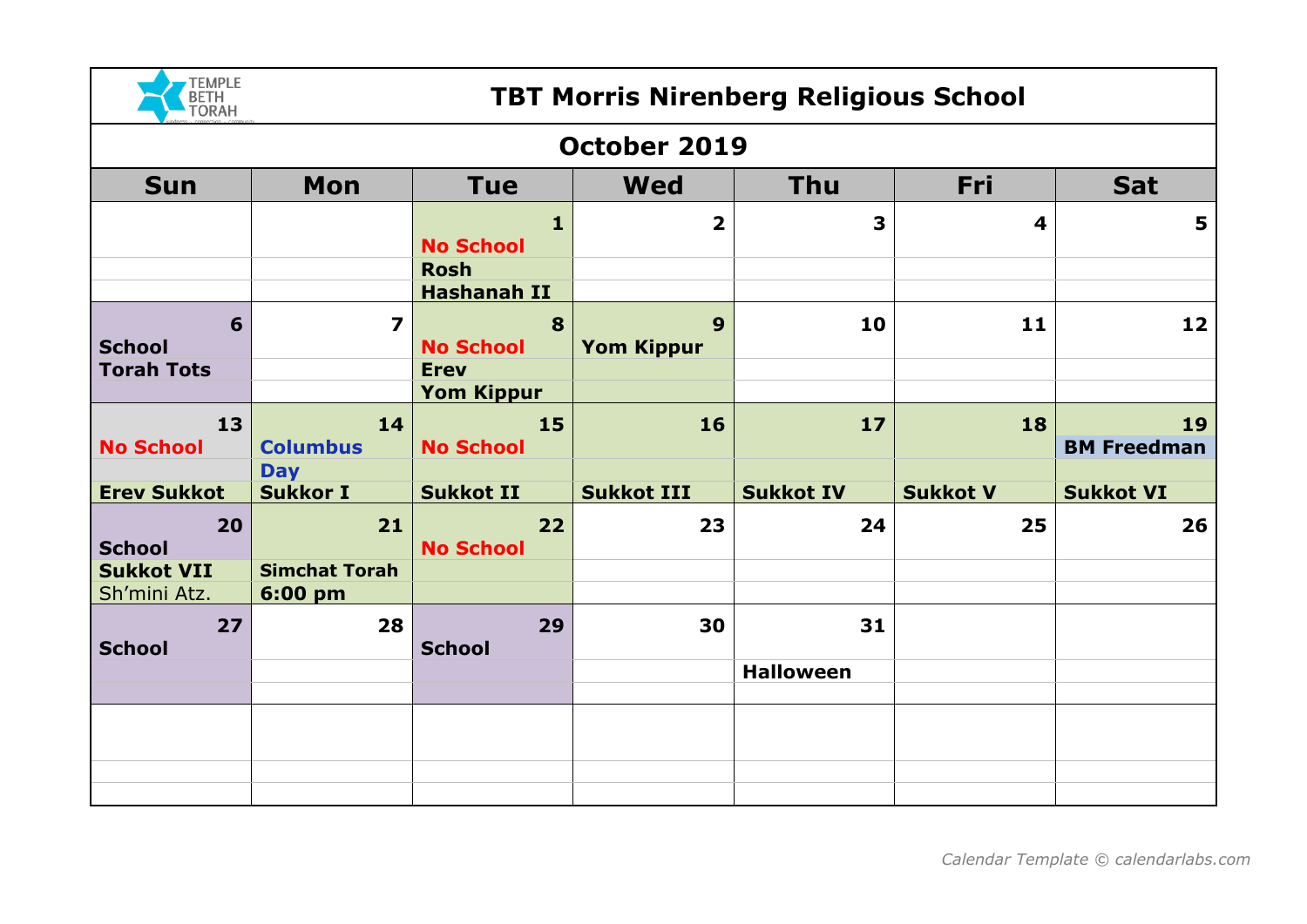

|                                          | TUKAH                   |                     |            |                         |                                        |                                  |  |  |  |
|------------------------------------------|-------------------------|---------------------|------------|-------------------------|----------------------------------------|----------------------------------|--|--|--|
|                                          | <b>November 2019</b>    |                     |            |                         |                                        |                                  |  |  |  |
| <b>Sun</b>                               | Mon                     | <b>Tue</b>          | <b>Wed</b> | <b>Thu</b>              | Fri                                    | <b>Sat</b>                       |  |  |  |
|                                          |                         |                     |            |                         | $\mathbf{1}$                           |                                  |  |  |  |
|                                          |                         |                     |            |                         | <b>Consecration</b><br>7 <sub>pm</sub> |                                  |  |  |  |
| $\overline{\mathbf{3}}$<br><b>School</b> | $\overline{\mathbf{4}}$ | 5<br><b>School</b>  | 6          | $\overline{\mathbf{z}}$ | 8                                      | 9<br><b>BM Levenson</b>          |  |  |  |
|                                          |                         |                     |            |                         |                                        |                                  |  |  |  |
| 10<br><b>No School</b>                   | 11                      | 12<br><b>School</b> | 13         | 14                      | 15 <sup>1</sup>                        | Yeladim<br>16<br><b>K-2, 9am</b> |  |  |  |
|                                          | <b>Veterans Day</b>     |                     |            |                         |                                        | <b>BM Gerber</b><br>havdalah     |  |  |  |
| 17<br><b>School</b>                      | 18                      | 19<br><b>School</b> | 20         | 21                      | 22                                     | 23<br><b>Tot Shabbat</b>         |  |  |  |
| <b>Torah Tots</b>                        |                         |                     |            |                         |                                        | 9 am                             |  |  |  |
| 24<br><b>School</b>                      | 25                      | 26<br><b>School</b> | 27         | 28                      | 29                                     | 30                               |  |  |  |
| <b>Gimel wkshp</b>                       |                         |                     |            | <b>Thanksgiving</b>     |                                        |                                  |  |  |  |
|                                          |                         |                     |            |                         |                                        |                                  |  |  |  |
|                                          |                         |                     |            |                         |                                        |                                  |  |  |  |
|                                          |                         |                     |            |                         |                                        |                                  |  |  |  |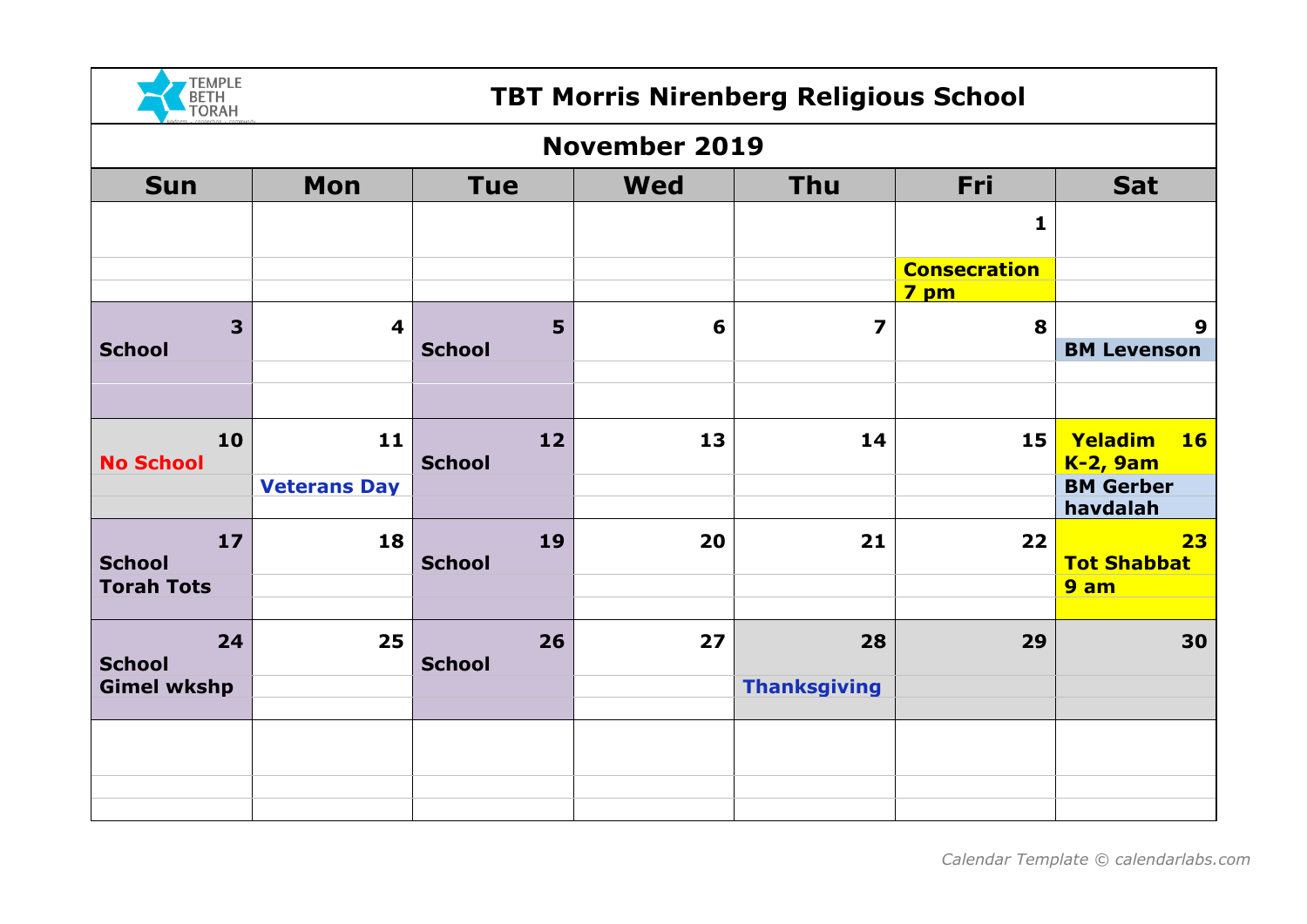

|                                                              | $1 - 2 + 2 + 1 + 1$<br><b>December 2019</b> |                                                              |                                                    |                                          |                                          |                                                                        |  |  |
|--------------------------------------------------------------|---------------------------------------------|--------------------------------------------------------------|----------------------------------------------------|------------------------------------------|------------------------------------------|------------------------------------------------------------------------|--|--|
| <b>Sun</b>                                                   | Mon                                         | <b>Tue</b>                                                   | <b>Wed</b>                                         | <b>Thu</b>                               | Fri                                      | <b>Sat</b>                                                             |  |  |
| $\mathbf{1}$<br><b>No School</b>                             | $\overline{\mathbf{2}}$                     | $\overline{\mathbf{3}}$<br><b>School</b>                     | 4                                                  | 5                                        | 6                                        | $\overline{\mathbf{z}}$<br><b>B'yachad,</b><br><b>Grd 3-7</b><br>10 am |  |  |
| 8<br><b>School</b><br><b>Torah Tots</b>                      | $\boldsymbol{9}$                            | 10<br><b>School</b>                                          | 11                                                 | 12                                       | 13                                       | <b>14</b><br><b>Tot Shabbat</b><br>9 am                                |  |  |
| 15<br><b>School</b><br>Gan/Alef/<br><b>Bet wkshp</b>         | 16                                          | 17<br><b>School</b><br><b>Chanukah</b><br>Party, 5pm         | 18                                                 | 19                                       | 20                                       | 21                                                                     |  |  |
| 22<br><b>No School</b><br><b>Chanukah</b><br><b>Candle 1</b> | 23<br><b>Chanukah</b><br><b>Candle 2</b>    | 24<br><b>No School</b><br><b>Chanukah</b><br><b>Candle 3</b> | 25<br><b>Chanukah</b><br><b>Candle 4</b><br>(Xmas) | 26<br><b>Chanukah</b><br><b>Candle 5</b> | 27<br><b>Chanukah</b><br><b>Candle 6</b> | 28<br><b>Chanukah</b><br><b>Candle 7</b>                               |  |  |
| 29<br><b>No School</b><br><b>Chanukah</b><br><b>Candle 8</b> | 30                                          | 31<br><b>No School</b>                                       |                                                    |                                          |                                          |                                                                        |  |  |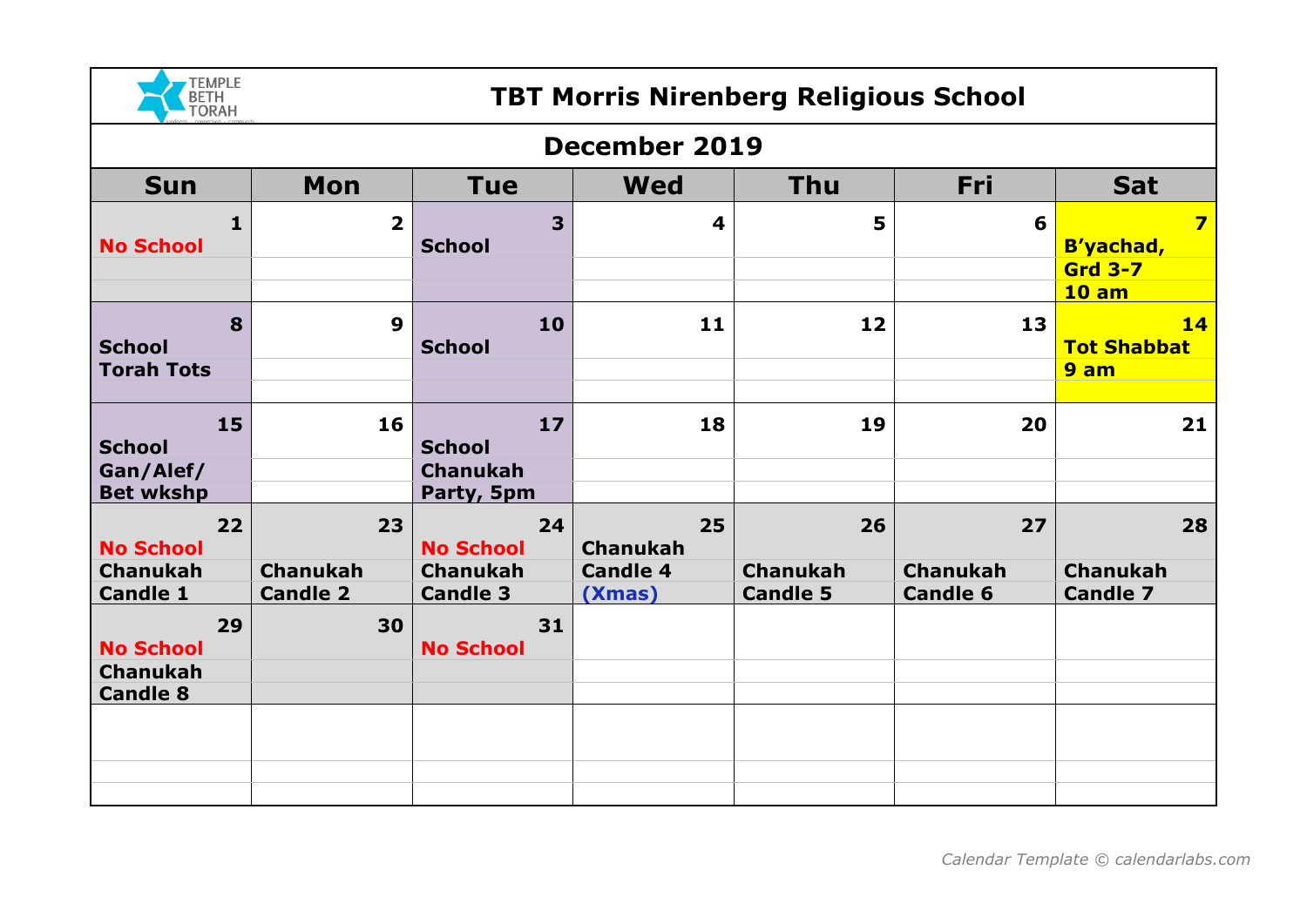

| <b>IURAN</b>                             |                |                                          |                                 |                         |                             |                                  |  |  |  |
|------------------------------------------|----------------|------------------------------------------|---------------------------------|-------------------------|-----------------------------|----------------------------------|--|--|--|
|                                          | January 2020   |                                          |                                 |                         |                             |                                  |  |  |  |
| <b>Sun</b>                               | Mon            | <b>Tue</b>                               | <b>Wed</b>                      | <b>Thu</b>              | Fri                         | <b>Sat</b>                       |  |  |  |
|                                          |                |                                          | $\mathbf{1}$                    | $\overline{\mathbf{2}}$ | 3                           | $\overline{\mathbf{4}}$          |  |  |  |
|                                          |                |                                          | <b>New Year's</b><br><b>Day</b> |                         |                             |                                  |  |  |  |
| 5<br><b>School</b>                       | 6              | $\overline{\mathbf{z}}$<br><b>School</b> | 8                               | $\boldsymbol{9}$        | 10                          | 11<br><b>Tot Shabbat</b><br>9 am |  |  |  |
|                                          |                |                                          |                                 |                         |                             |                                  |  |  |  |
| 12<br><b>School</b>                      | 13             | 14<br><b>School</b>                      | 15                              | 16                      | 17                          | 18                               |  |  |  |
| <b>Parent</b><br><b>Conferences</b>      |                |                                          |                                 |                         |                             |                                  |  |  |  |
| 19<br><b>No School</b>                   | 20             | 21<br><b>School</b>                      | 22                              | 23                      | 24                          | 25<br>B'yachad,                  |  |  |  |
|                                          | <b>MLK Day</b> |                                          |                                 |                         |                             | <b>Grd 3-7</b><br>10 am          |  |  |  |
| <b>School</b><br>26<br><b>Torah Tots</b> | 27             | 28<br><b>School</b>                      | 29                              | 30                      | 31<br><b>Gan, Alef, Bet</b> |                                  |  |  |  |
| [Conferences<br>Snow date]               |                |                                          |                                 |                         | <b>Service</b><br>6:30pm    |                                  |  |  |  |
|                                          |                |                                          |                                 |                         |                             |                                  |  |  |  |
|                                          |                |                                          |                                 |                         |                             |                                  |  |  |  |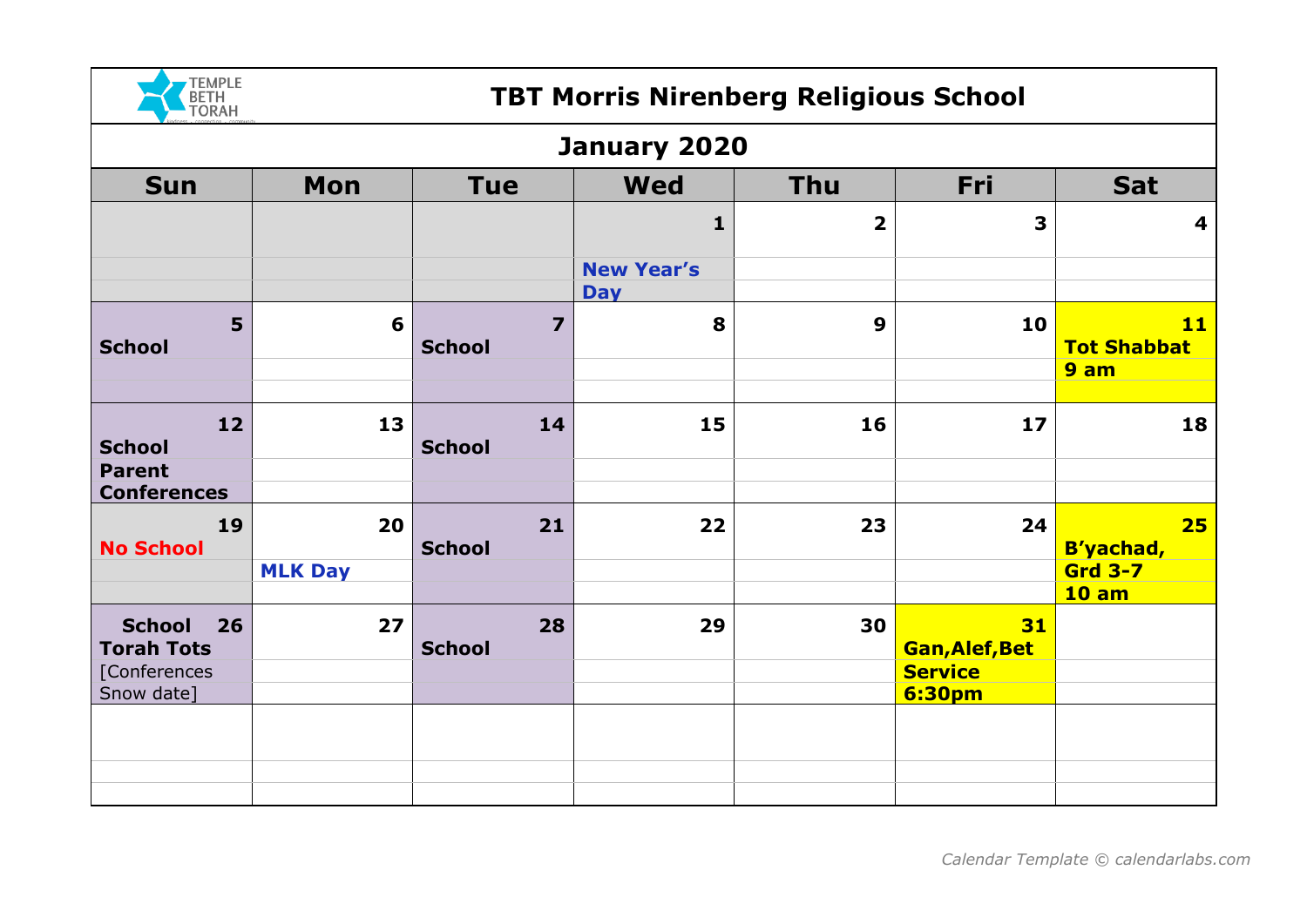

| <b>TURAH</b><br><b>February 2020</b> |                                  |                                          |            |            |                                               |                            |  |  |  |
|--------------------------------------|----------------------------------|------------------------------------------|------------|------------|-----------------------------------------------|----------------------------|--|--|--|
|                                      |                                  |                                          |            |            |                                               |                            |  |  |  |
| <b>Sun</b>                           | Mon                              | <b>Tue</b>                               | <b>Wed</b> | <b>Thu</b> | Fri                                           | <b>Sat</b>                 |  |  |  |
|                                      |                                  |                                          |            |            |                                               | $\mathbf{1}$               |  |  |  |
| $\overline{2}$<br><b>School</b>      | $\overline{\mathbf{3}}$          | $\overline{\mathbf{4}}$<br><b>School</b> | 5          | 6          | $\overline{\mathbf{z}}$<br><b>Dalet class</b> | 8                          |  |  |  |
| <b>Vav wkshp</b>                     |                                  |                                          |            |            | <b>Service</b><br>7:30pm                      |                            |  |  |  |
| 9<br><b>School</b>                   | 10                               | 11<br><b>School</b>                      | 12         | 13         | 14                                            | 15                         |  |  |  |
| Tu b'shevat<br>seder                 |                                  |                                          |            |            |                                               |                            |  |  |  |
| 16<br><b>No School</b>               | 17                               | 18<br><b>No School</b>                   | 19         | 20         | 21                                            | 22                         |  |  |  |
|                                      | <b>President's</b><br><b>Day</b> |                                          |            |            |                                               |                            |  |  |  |
| 23<br><b>No School</b>               | 24                               | 25<br><b>School</b>                      | 26         | 27         | 28                                            | 29<br>Yeladim, K-3<br>9 am |  |  |  |
|                                      |                                  |                                          |            |            |                                               |                            |  |  |  |
|                                      |                                  |                                          |            |            |                                               |                            |  |  |  |
|                                      |                                  |                                          |            |            |                                               |                            |  |  |  |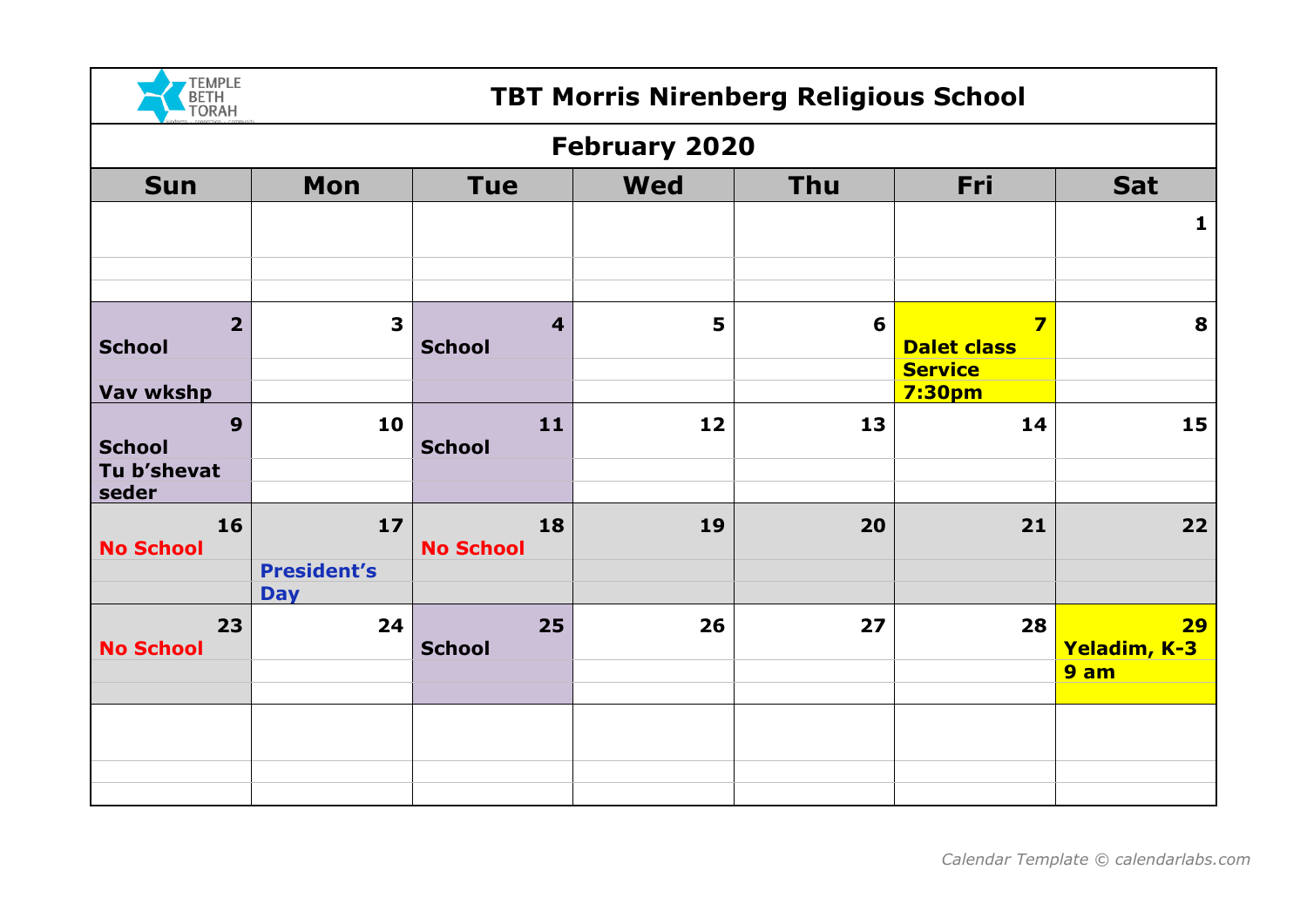

| <b>TURAN</b>                         |                                   |                                          |            |            |                                 |                          |  |  |
|--------------------------------------|-----------------------------------|------------------------------------------|------------|------------|---------------------------------|--------------------------|--|--|
| <b>March 2020</b>                    |                                   |                                          |            |            |                                 |                          |  |  |
| <b>Sun</b>                           | Mon                               | <b>Tue</b>                               | <b>Wed</b> | <b>Thu</b> | Fri                             | <b>Sat</b>               |  |  |
| $\mathbf{1}$<br><b>School</b>        | $\overline{\mathbf{2}}$           | $\overline{\mathbf{3}}$<br><b>School</b> | 4          | 5          | 6                               | $\overline{\mathbf{z}}$  |  |  |
|                                      |                                   |                                          |            |            |                                 |                          |  |  |
| 8<br><b>School</b>                   | $\boldsymbol{9}$                  | 10<br><b>Purim</b>                       | 11         | 12         | 13<br><b>Gimel class</b>        | 14<br><b>Tot Shabbat</b> |  |  |
| <b>Torah Tots</b><br><b>YBC trip</b> | <b>Purim event</b><br><b>5 pm</b> | <b>No School</b>                         |            |            | <b>Service</b><br><b>7:30pm</b> | 9 am                     |  |  |
| 15<br><b>School</b>                  | 16                                | 17<br><b>School</b>                      | 18         | 19         | 20                              | 21<br><b>Shul School</b> |  |  |
| <b>Hey wkshp</b>                     |                                   |                                          |            |            |                                 | 10 am                    |  |  |
| 22<br><b>No School</b>               | 23                                | 24<br><b>School</b>                      | 25         | 26         | 27                              | 28<br><b>BM Donovan</b>  |  |  |
|                                      |                                   |                                          |            |            |                                 |                          |  |  |
| 29<br><b>School</b>                  | 30                                | 31<br><b>School</b>                      |            |            |                                 |                          |  |  |
| <b>Dalet wkshp</b>                   |                                   |                                          |            |            |                                 |                          |  |  |
|                                      |                                   |                                          |            |            |                                 |                          |  |  |
|                                      |                                   |                                          |            |            |                                 |                          |  |  |
|                                      |                                   |                                          |            |            |                                 |                          |  |  |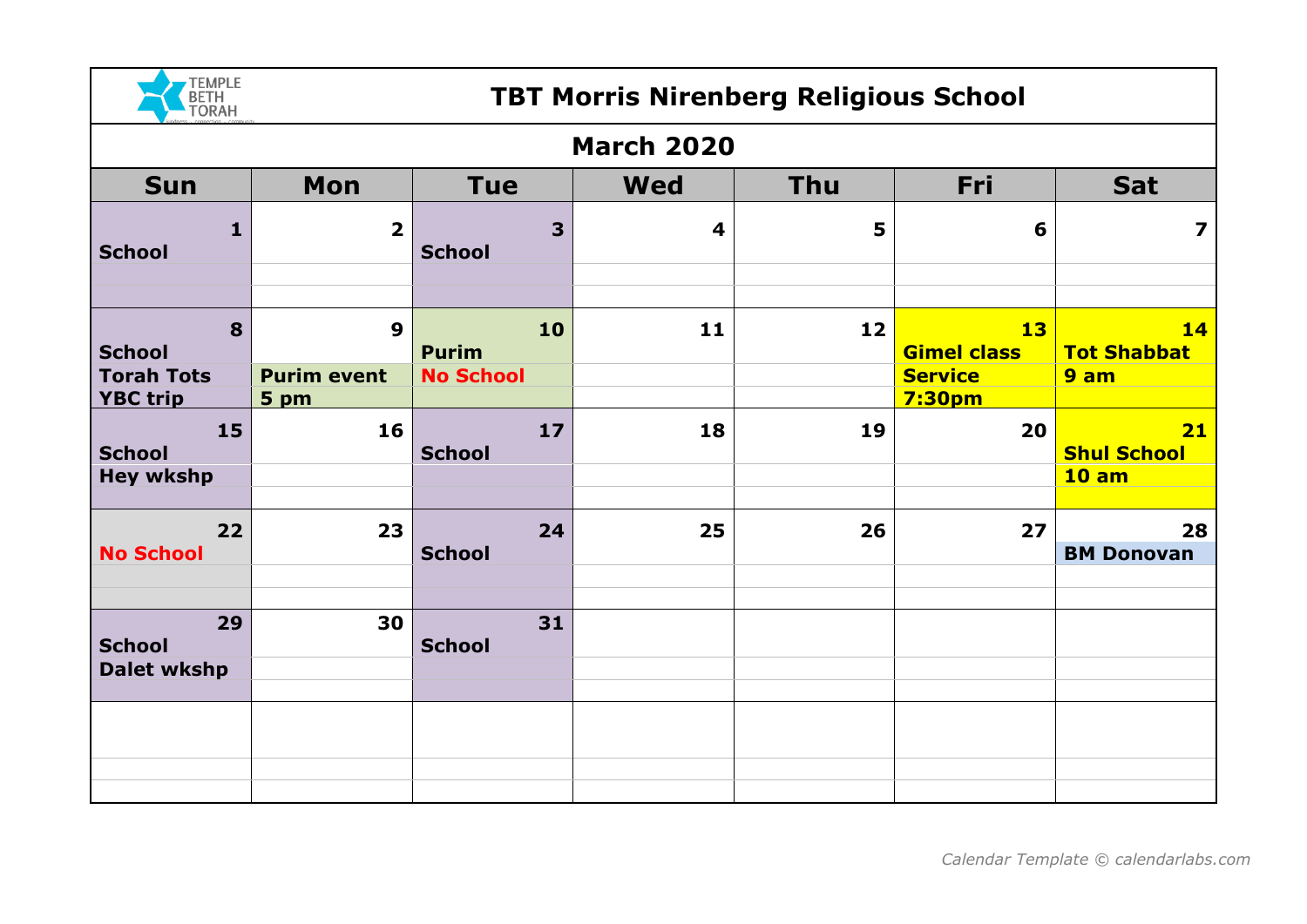

| I UKAH                 |                           |                                          |                    |                         |                         |                                                             |  |  |
|------------------------|---------------------------|------------------------------------------|--------------------|-------------------------|-------------------------|-------------------------------------------------------------|--|--|
| <b>April 2020</b>      |                           |                                          |                    |                         |                         |                                                             |  |  |
| <b>Sun</b>             | Mon                       | <b>Tue</b>                               | <b>Wed</b>         | <b>Thu</b>              | Fri                     | <b>Sat</b>                                                  |  |  |
|                        |                           |                                          | 1                  | $\overline{\mathbf{2}}$ | $\overline{\mathbf{3}}$ | <b>Hey class</b><br>$\overline{4}$<br>& B'yachad<br>service |  |  |
|                        |                           |                                          |                    |                         |                         | <b>Grd.3-7, 10am</b>                                        |  |  |
| 5<br><b>School</b>     | 6                         | $\overline{\mathbf{z}}$<br><b>School</b> | 8                  | 9                       | 10                      | 11<br><b>Tot Shabbat</b>                                    |  |  |
| <b>Model seder</b>     |                           |                                          | <b>Erev Pesach</b> | <b>Pesach I</b>         | <b>Pesach II</b>        | 9 am                                                        |  |  |
| <b>Torah Tots</b>      |                           |                                          |                    | <b>Comm. seder</b>      |                         | <b>Pesach III</b>                                           |  |  |
| 12<br><b>No School</b> | 13                        | 14<br><b>School</b>                      | 15                 | 16                      | 17                      | 18                                                          |  |  |
| <b>Pesach IV</b>       | <b>Pesach V</b>           | <b>Pesach VI</b>                         | <b>Pesach VII</b>  |                         |                         |                                                             |  |  |
| (Easter)               |                           |                                          |                    |                         |                         |                                                             |  |  |
| 19<br><b>No School</b> | 20<br><b>Patriots Day</b> | 21<br><b>No School</b>                   | 22                 | 23                      | 24                      | 25<br><b>BM Hegerich</b>                                    |  |  |
|                        |                           | Yom Ha-                                  |                    |                         |                         |                                                             |  |  |
|                        |                           | <b>Shoah</b>                             |                    |                         |                         |                                                             |  |  |
| 26<br><b>No School</b> | 27                        | 28<br><b>School</b>                      | 29                 | 30                      |                         |                                                             |  |  |
|                        |                           | Yom Ha-                                  | Yom Ha-            |                         |                         |                                                             |  |  |
|                        |                           | zikaron                                  | <b>Atzmaut</b>     |                         |                         |                                                             |  |  |
|                        |                           |                                          |                    |                         |                         |                                                             |  |  |
|                        |                           |                                          |                    |                         |                         |                                                             |  |  |
|                        |                           |                                          |                    |                         |                         |                                                             |  |  |
|                        |                           |                                          |                    |                         |                         |                                                             |  |  |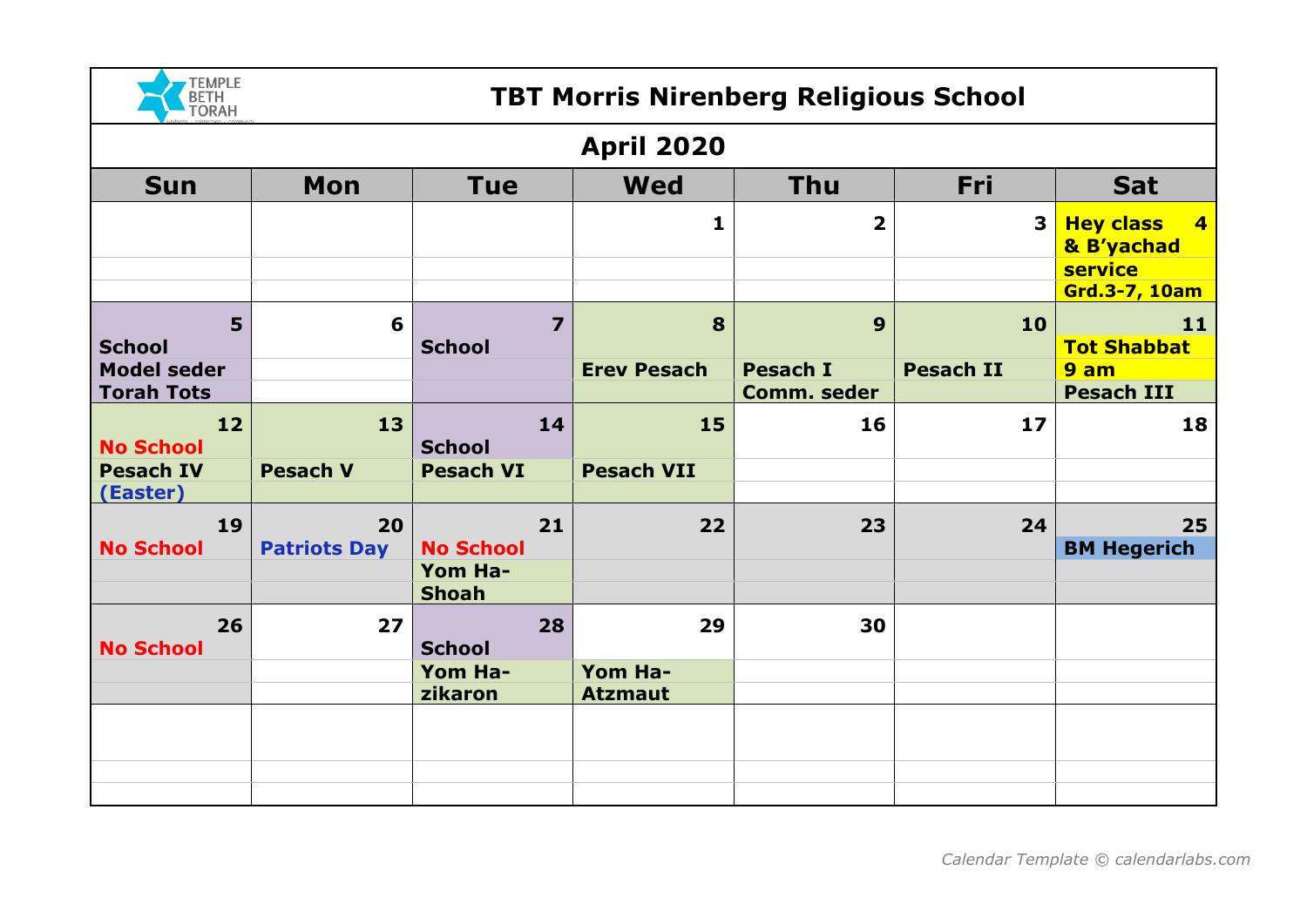

| TIUKAH              |                         |               |            |                         |                         |                         |  |  |
|---------------------|-------------------------|---------------|------------|-------------------------|-------------------------|-------------------------|--|--|
| <b>May 2020</b>     |                         |               |            |                         |                         |                         |  |  |
| <b>Sun</b>          | Mon                     | <b>Tue</b>    | <b>Wed</b> | <b>Thu</b>              | Fri                     | <b>Sat</b>              |  |  |
|                     |                         |               |            |                         | $\mathbf{1}$            | $\overline{\mathbf{2}}$ |  |  |
|                     |                         |               |            |                         |                         | <b>BM Nelson</b>        |  |  |
|                     |                         |               |            |                         |                         |                         |  |  |
|                     |                         |               |            |                         |                         |                         |  |  |
| 3                   | $\overline{\mathbf{4}}$ | 5             | 6          | $\overline{\mathbf{z}}$ | $\overline{\mathbf{8}}$ | 9                       |  |  |
| <b>School</b>       |                         | <b>School</b> |            |                         | Camp/Grad.              | <b>Tot Shabbat</b>      |  |  |
| <b>Torah Tots</b>   |                         |               |            |                         | <b>Shabbat</b>          | 9am                     |  |  |
| "I am a Jew"        |                         |               |            |                         |                         |                         |  |  |
| 10                  | 11                      | 12            | 13         | 14                      | 15                      | 16                      |  |  |
| <b>School</b>       |                         | <b>School</b> |            |                         |                         | <b>Vav class</b>        |  |  |
|                     |                         |               |            |                         |                         | <b>Service</b>          |  |  |
| <b>Mother's Day</b> |                         |               |            |                         |                         | 10 am                   |  |  |
| $17$                | 18                      | 19            | 20         | 21                      | 22                      | 23                      |  |  |
| Last day            |                         |               |            |                         |                         |                         |  |  |
| Of school           |                         |               |            |                         |                         |                         |  |  |
|                     |                         |               |            |                         |                         |                         |  |  |
| 24                  | 25                      | 26            | 27         | 28                      | 29                      | 30                      |  |  |
| <b>BM Hochman</b>   |                         |               |            |                         |                         |                         |  |  |
| 10 am               | <b>Memorial Day</b>     |               |            | <b>Erev Shavuot</b>     | <b>Shavuot I</b>        | <b>Shavuot II</b>       |  |  |
|                     |                         |               |            |                         |                         |                         |  |  |
| 31                  |                         |               |            |                         |                         |                         |  |  |
|                     |                         |               |            |                         |                         |                         |  |  |
|                     |                         |               |            |                         |                         |                         |  |  |
|                     |                         |               |            |                         |                         |                         |  |  |